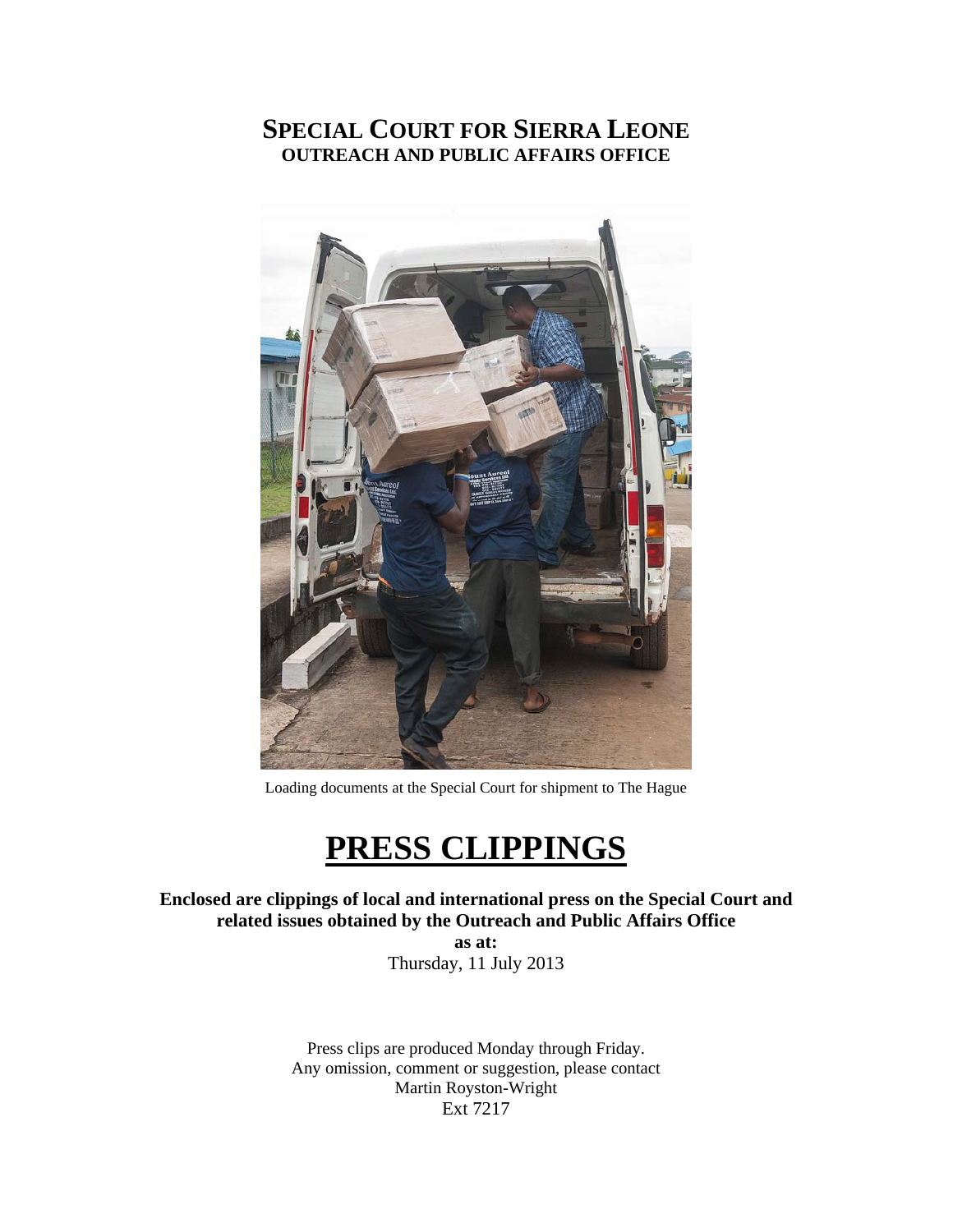| <b>International News</b>                                                         |           |
|-----------------------------------------------------------------------------------|-----------|
| A Tribunal's Legal Stumble / New York Times                                       | Pages 3-4 |
| ILEA Produces African Genocide Investigators / MmegiOnline                        | Page 5    |
| Some Criticisms are Valid and Reform is Needed of the ICC: Toby Cadman / Press TV | Pages 6-8 |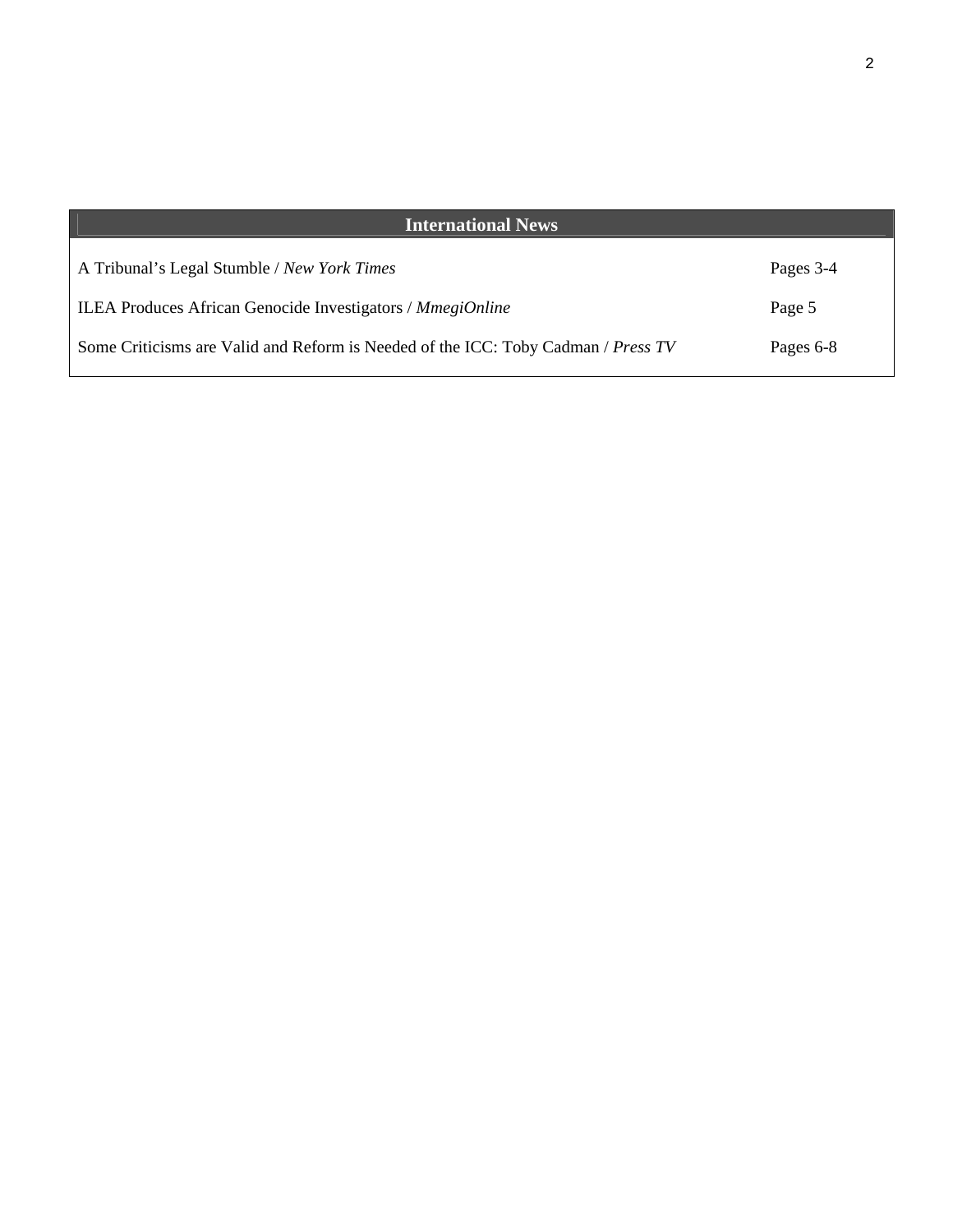New York Times Tuesday, 9 July 2013 Opinion

#### **A Tribunal's Legal Stumble**

#### By KENNETH ROTH

By most measures, the International Criminal Tribunal for the Former Yugoslavia is the gold standard for international justice.

With 69 convictions, it has brought to justice many of the people behind the ethnic cleansing of the 1990s Balkan wars — the worst atrocities in Europe since World War II. Some three million people were forcibly displaced across the region and well over 100,000 killed in Bosnia alone, including nearly 8,000 murdered in the genocide centered on the town of Srebrenica that began 18 years ago Thursday.

But as the tribunal winds down, it has suddenly established a precedent that, unless changed, could cripple future efforts to prosecute senior officials responsible for human rights crimes.

Senior officials usually work through others to commit atrocities. When they act through their formal subordinates or by explicit agreement with others, their criminal liability is fairly straightforward. But many leaders are too savvy to expose themselves in this way. Instead, they use irregular forces — the janjaweed in Darfur, the shabiha in Syria, paramilitary forces in Bosnia — without formal ties or explicit understandings. The challenge facing tribunals is to determine when support for such forces amounts to responsibility for "aiding and abetting" their crimes.

Aiding-and-abetting liability has long been understood to require proof beyond a reasonable doubt that the accused knew that his conduct had a substantial likelihood of aiding a crime and that the aid had a substantial effect. In its waning days, however, the tribunal has seized on cursory references in earlier cases to require a third element — that the accused "specifically directed" the crime.

This makes little practical sense. Officials who want to facilitate mass atrocities are rarely so dumb as to give explicit orders. Rather, they tend to proceed by indirection, giving aid to a criminal enterprise that is already in motion.

The tribunal had previously mentioned a specific-direction requirement only in a series of cases in which the doctrine made little difference to the outcome. The suspects had been at or near the scene, so the purpose of their aid was obvious.

But in the case of the former Yugoslav military chief of staff, Momcilo Perisic — the first aiding-andabetting case to reach the appellate stage involving an official operating at a distance from atrocities the tribunal relied on the doctrine to acquit him.

What was the tribunal thinking? Some have alleged nefarious influence on the tribunal's chief judge, Theodor Meron. But I have known Judge Meron for more than two decades and have always found him to be a man of integrity and principle.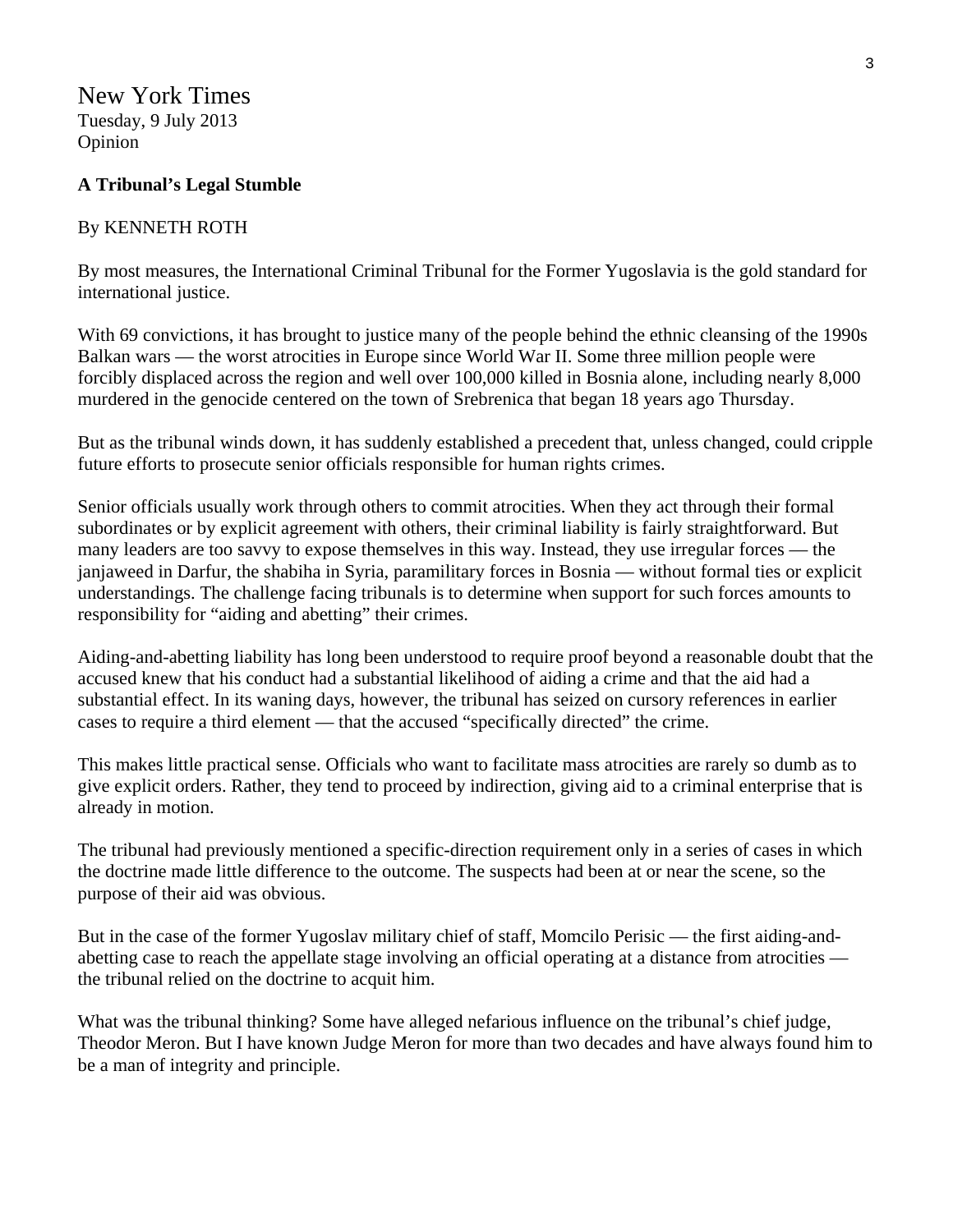I have not discussed the merits of the case with him or any other judge, so I can only surmise the rationale for the tribunal's ruling. I suspect one factor was fear of creating a precedent that could lead to unfair accomplice liability for anyone who supports a party to a conflict that then commits human rights crimes.

That is a legitimate concern, but it should be sufficient to prove that the provider of aid knew of the substantial likelihood that the forces receiving it would devote it to criminal activity. If that assistance substantially advanced those crimes, the provider deserves criminal liability.

The tribunal acquitted Perisic because, apart from committing atrocities, the Bosnian Serb forces that he aided were engaged in a military effort that was presumed legitimate. Without evidence that Perisic specifically directed that aid be used for atrocities, the tribunal concluded that he could have intended the aid for only the war effort.

But the Bosnian Serb war effort was built on systematic atrocities, as Human Rights Watch and the tribunal itself have found. Since there was no evidence that Perisic gave a specific direction that the arms not be used for atrocities, anyone supplying arms would have known that they would aid atrocities.

The danger of the Perisic precedent is not merely theoretical. It could affect a separate tribunal that is considering whether to uphold the conviction of former President Charles Taylor of Liberia, who was convicted of aiding and abetting atrocities by Sierra Leone rebels. And the ruling undermines the ability of international criminal law to deter other leaders from similar murderous assistance — so long as they refrain from specifically directing the crimes that they assist. Russia's and Iran's assistance to Syria comes to mind.

The Yugoslav tribunal still has an opportunity to correct this damaging new doctrine. A separate panel of tribunal judges is considering a case against other officials charged with aiding and abetting atrocities from a distance. The tribunal should affirm — as other panels have done — that the accused does not have to give specific directions to commit crimes to be held criminally liable for aiding and abetting.

*Kenneth Roth is executive director of Human Rights Watch.*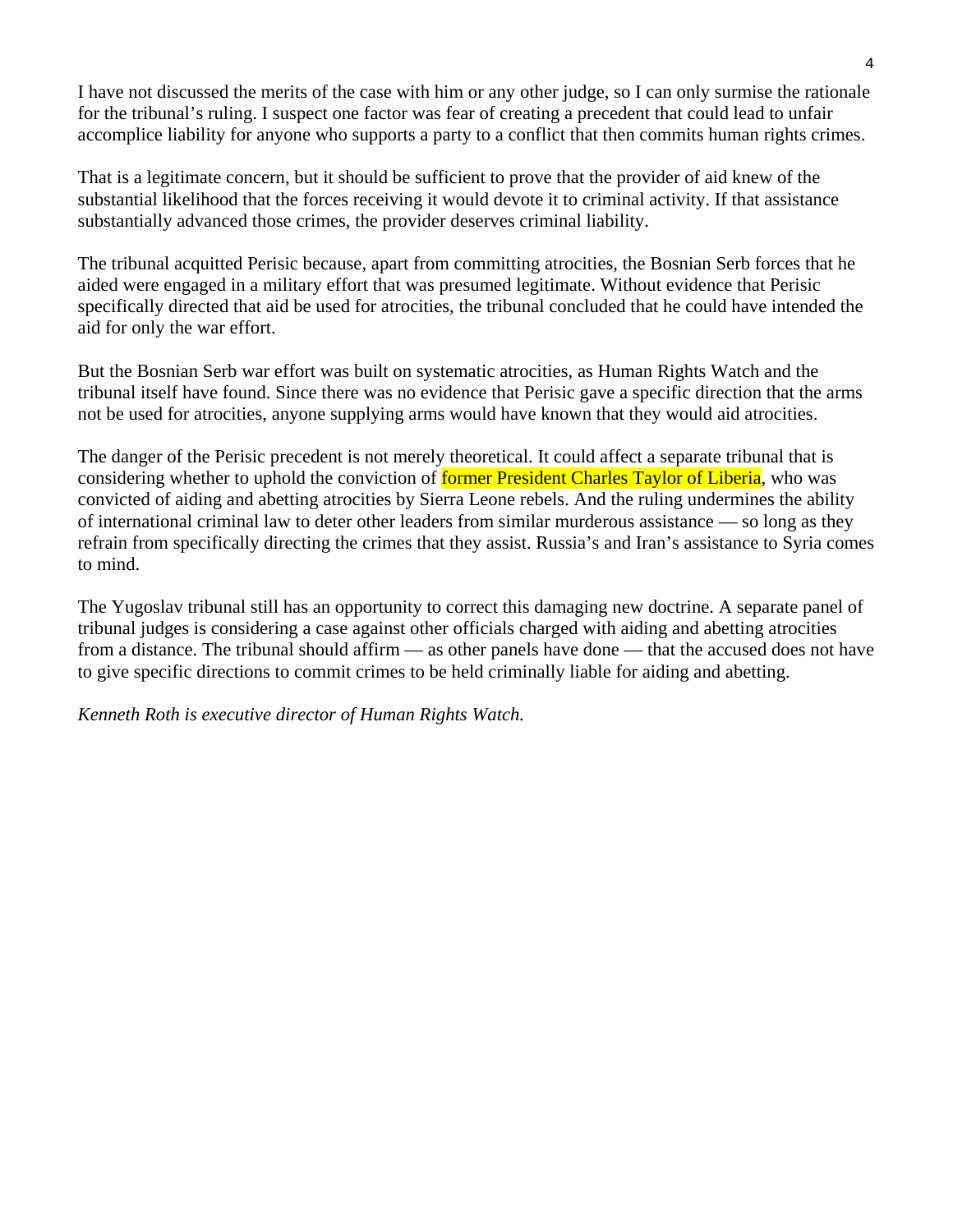## MmegiOnline Tuesday, 8 July 2013

## **ILEA produces African genocide investigators**

## BAME PIET Staff Writer

The International Law Enforcement Academy (ILEA) in Otse (Police College) has produced 40 African investigators to be deployed anywhere in the world to probe genocide or mass crime scenes.

The investigators graduated last week after a two-week course in genocide or mass crime investigations. A ddressing journalists on the sidelines of the 237th US independence celebrations in Gaborone last Thursday, Stephen Rapp, an international prosecutor said that the 40 investigators were in Botswana to get skills to investigate and prosecute cases of massive killings and how to handle them before they become a crisis. He said that investigations hav e in the past proved inadequate in gathering the necessary evidenc e for a trial.

Rapp, a US ambassador-at-large for war crimes issues said that Botswana has shown the international community that it does not condone any human rights abuses. "Botswana is a country that stands up strong and talks when innocent men, women and children are victimised, it doesn't make

any difference whether it is somebody from the north or the south, who is responsible and needs to be held to account. "That is why we are here for two weeks with 40 investigators from across African countries - Kenya, Sierra Leone, Liberia, Uganda, Rwanda and Botswana," he said.

He added that Botswana has demonstrated its commitment to hold even powerful man to account for crimes, hence the country was chosen to host the course, which ran from June 17 to last week. The course was designed to develop the capacity of law enforcement officials in Africa, to manage and conduct investigations of war crimes, crimes against humanity and genocide nationally and internationally. It was facilitated by the International Institute for Criminal Investigations and ILEA. The graduates will be put on a register and be deployed anywhere in the world to investigate genocide cases and help in prosecution of those deemed responsible.

Rapp is an international prosecutor who handled the Sierra Leone (Charles Taylor) and Rwanda genocide (Tanzania UN Tribunal for Rwanda) cases. The International Criminal Court charged the former Liberian leader Taylor with war crimes and crimes against humanity in April 2003 and he was convicted in May 2012.He was accused of funding rebels in neighbouring Sierra Leone during a decade long civil war. He is now serving 50 years in The Hague, Netherlands. In April 1994, a tension that had been simmering between Hutu and Tutsi ethnic groups in Rwanda exploded into full-blown genocide claiming an estimated 800,000 lives in the space of 100 days. Some of those responsible were finally convicted and sentenced to 10-15 years in jail.

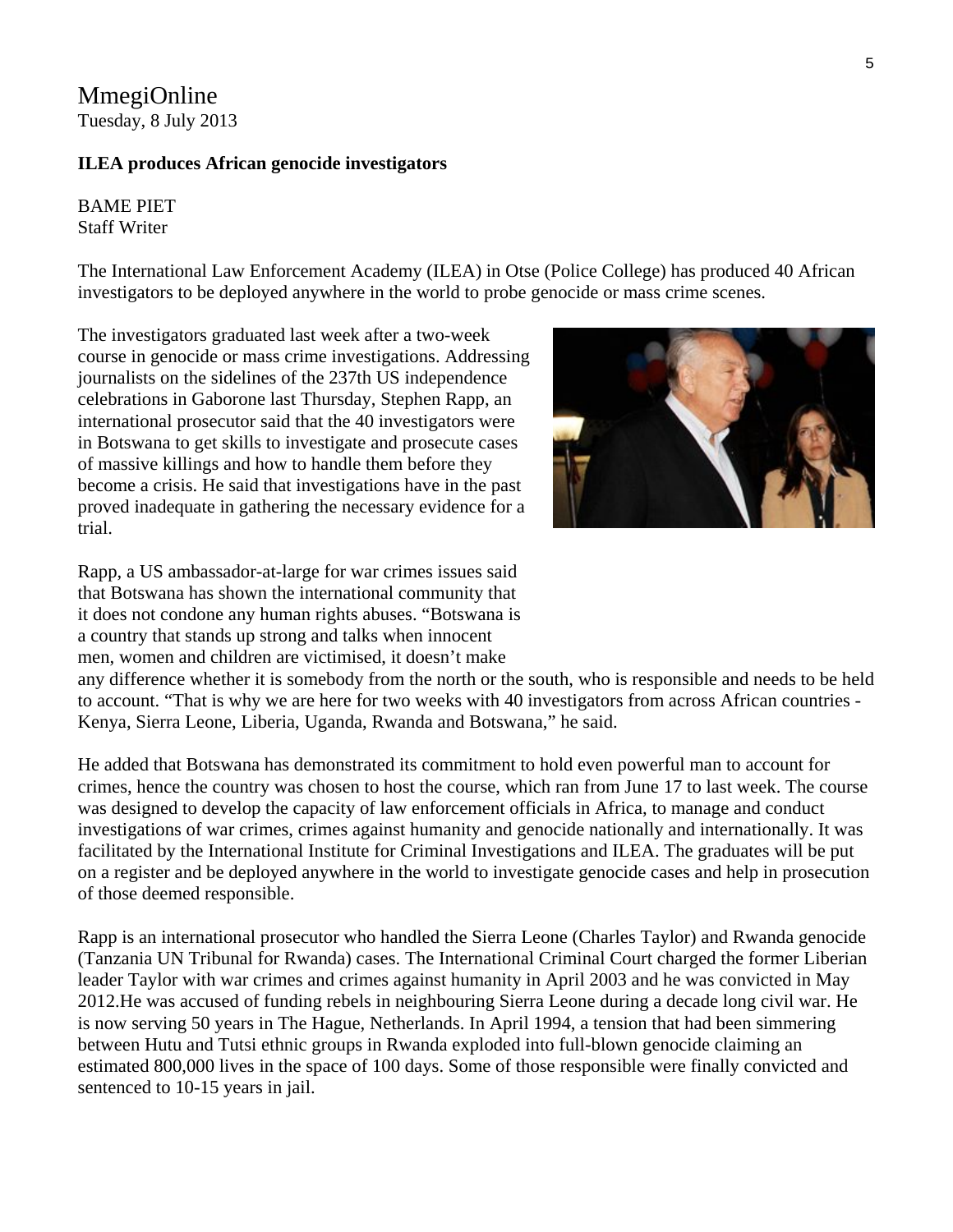## Press TV Thursday, 11 July 2013

## **Some criticisms are valid and reform is needed of the ICC: Toby Cadman**

Press TV in its Africa Today program has conducted an interview with Toby Cadman, international criminal law specialist, London about the question of credibility of the ICC, the International Criminal Court and accusations of it targeting leaders from Africa. The following is an approximate transcript of the interview.

Press TV: In criticism of the ICC there seems to be an exclusive focus on African leaders, which brings the criticism that this body is a tool for some bigger political agenda, namely a Western agenda. Is there some truth to that in your opinion?

Cadman: Well, I think that's certainly the appearance when you look at the cases that have been dealt with to date. Whether that is a conspiracy by the ICC I think that's probably unlikely.

But there is an over-concentration on African countries in the matters that have been brought before the ICC.

Press TV: Is that because it's easier to get them?

Cadman: Well, if you look at the example of Kenya. Kenya is really going to be the litmus test for the ICC - it's integrity is going to be put on trial in the Kenyan case.

Now, the Kenyan case is a particular point in example because that was a self-referral, so it's not necessarily a matter that the ICC has particularly targeted. But had there been will and ability at the national level as Evelyn Ankumah (Africa Today guest) has said to put these matters on trial, then the ICC wouldn't have needed to involve itself.

So there is also the question of whether African states are dealing with this themselves before the ICC is required to get involved - and that is big question.

And the point that you make about whether this is a matter that the African Union; whether there should be an African criminal court, it's a really important question and arguably there is already an institution there that could be used as a halfway point between national justice and international justice.

Press TV: Which institution is that?

Cadman: You have the African Court of Human Peoples Rights and there has been much discussion about extending its jurisdiction to criminal jurisdiction. That hasn't taken shape yet.

But as an individual, as a lawyer who's focused on war crimes in a number of different jurisdictions, the one thing you realize is that justice is better served closer to home.

So, if you can put these cases on trial where the crimes are being committed then victims will have a greater sense of closure. But that institution and that process has to be legitimate.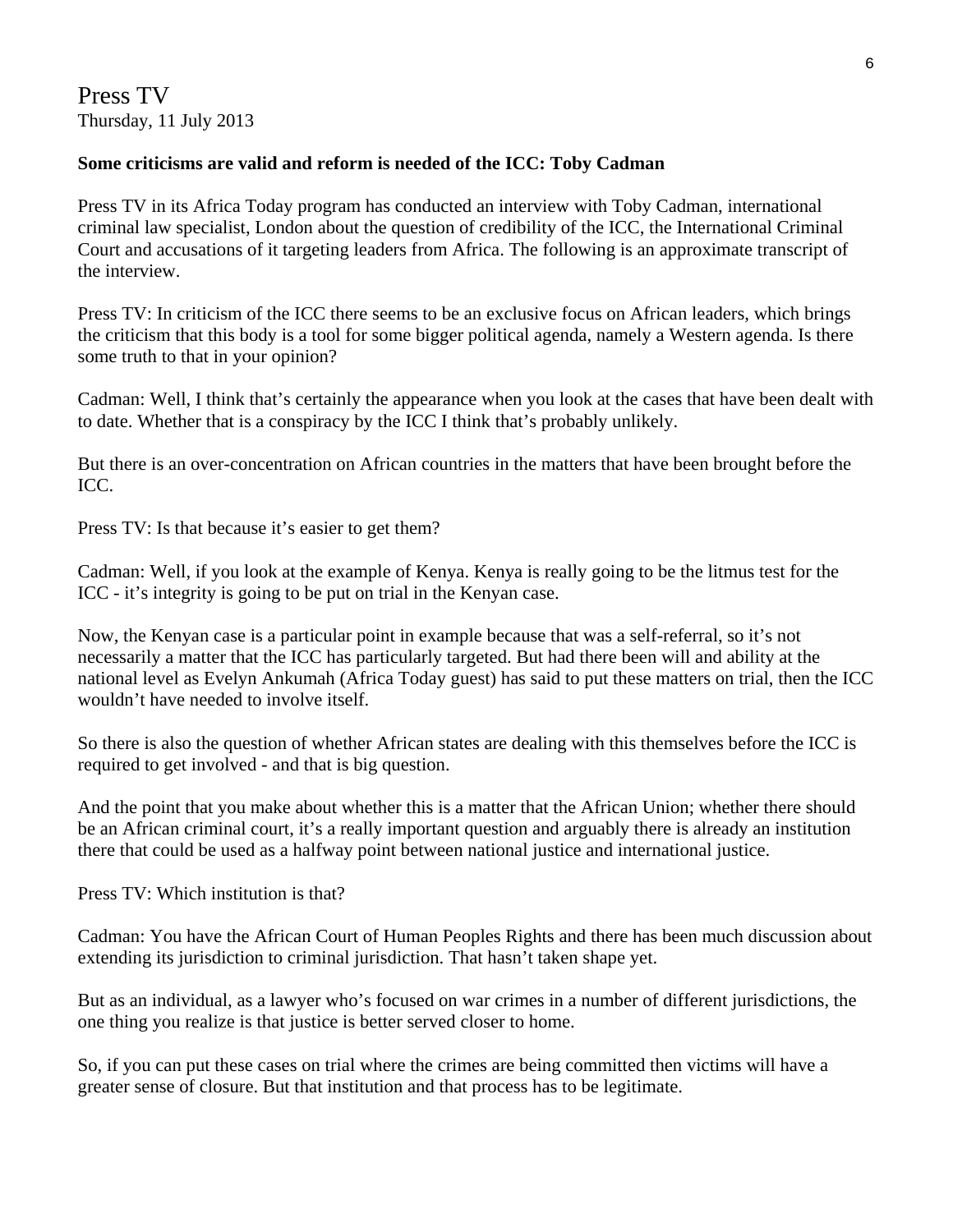Press TV: Evelyn Ankumah of Africa Legal Aid says Kenya was a case taken up at the initiative of the ICC prosecutor. Could you clarify the point about it being a self-referral?

Cadman: Yes, my apologies. The situation with Kenya, you're dealing with, it's a state party. And it's the ICC prosecutor who had looked at the matter of a state party.

So it's not a self-referral in the sense that the Kenyan government referred the situation to Kenya, but it's a state party as signatory to their own statute and the ICC prosecutor obviously exercised jurisdiction under their own statute. So I apologize for the mistake on that - it is a slightly different situation.

Press TV: The potential solution seems to be for Africa as a continent to start dealing with its own criminal issues. Do you think this whole situation could be like laying the seed bed for Africa to move much quicker with regard to that?

Cadman: Well it could. I think having an African court is one solution. I do also think there has to be an emphasis on the national jurisdiction. States have the right to determine matters within their own jurisdiction.

And as Evelyn has said, the international process is the court of last resort and it's a very expensive and very time consuming process.

Press TV: I believe they've spent over a billion in the eleven years they've been around. And how many prosecutions have happened?

Cadman: A handful. International tribunals generally; if you look at the tribunals of temporal jurisdiction like the Yugoslav and the Rwandan tribunals, they perform a certain role, but they're very, very costly and very time-consuming.

Yugoslavia is a particular example because there were national tribunals within that jurisdiction as well that complemented the ICTY. Bosnia is a particular example and I say that because that's where much of my experience comes from where there was a national court with international assistance.

That's actually looked upon as being a model for the future - it's certainly a process that we are advising and working on for the conflict in Syria, to have a court of national jurisdiction with international assistance at some future stage. So that's also something that African countries can look to.

And then of course we now have the situation in Senegal, which I think is a very, very positive step having a court of national jurisdiction - provided it has integrity. And then the ICC remains as that court of last resort.

Press TV: Do you see these shortcomings being talked about? How would it be reformed and where's the push going to com from?

Cadman: International justice is imperfect. The ICC has suffered a great deal of criticism. Some of the criticisms are valid. Clearly it does need to be reformed. I'm not one to propose what those reforms are because I think the institution itself has to take a long hard look at itself and determine where it can improve.